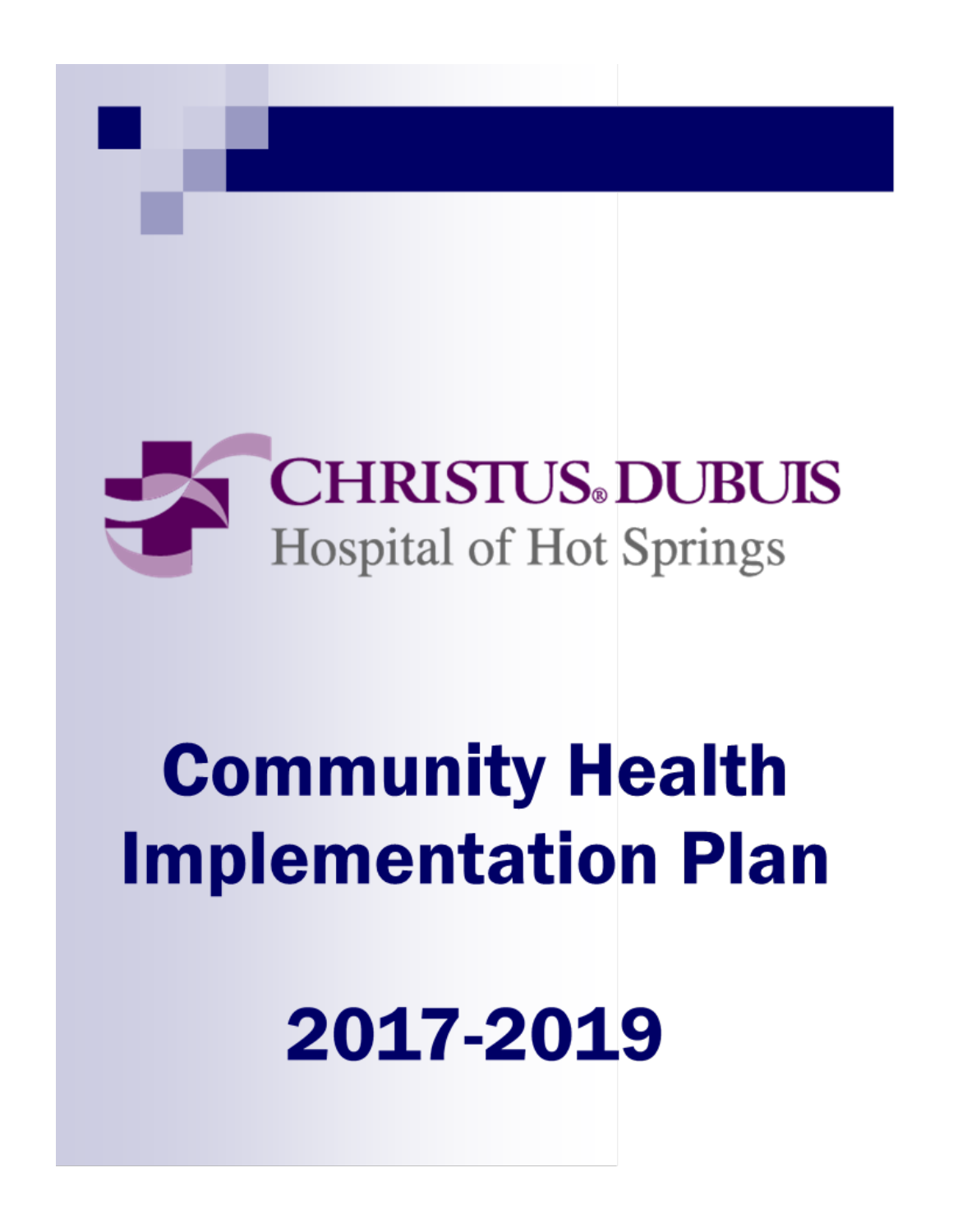# 2017-2019 Community Health Improvement Plan for CHRISTUS Dubuis of Hot Springs

# **MISSION FOR IMPLEMENTATION**

CHRISTUS Dubuis of Hot Springs, Arkansas is a long term acute care hospital located within CHI St. Vincent Hot Springs. CHRISTUS Dubuis of Hot Springs is part of CHRISTUS Dubuis Health System, a nonprofit long term acute care hospital (LTACH) system sponsored by CHRISTUS Health to provide care to patients who require acute care over an extended period of time. CHRISTUS Health was formed in 1999 to strengthen the Catholic faith-based health care ministries of the Congregations of the Sisters of Charity of the Incarnate Word of Houston and San Antonio that began in 1866. Founded on the mission "to extend the healing ministry of Jesus Christ," CHRISTUS Health's vision is to be a leader, a partner, and an advocate in creating innovative health and wellness solutions that improve the lives of individuals and communities so that all may experience God's healing presence and love.

As part of this effort and to meet [federal IRS 990H requirements,](https://www.irs.gov/uac/About-Schedule-H-Form-990) this document serves as a community health improvement plan (CHIP) report for CHRISTUS Dubuis of Hot Springs. This report is the companion piece to the Community Health Needs Assessment (CHNA) report that was finalized June 2016 (see separate document), and based, in part, off of several needs identified in that document.

# **TARGET AREA/ POPULATION**

CHRISTUS Dubuis of Hot Springs sees patients from the following counties in Arkansas. Due to the nature of the long term acute care industry, the regulatory bodies that oversee and govern the types of services that are provided, and the limited resources available to address the needs highlighted within the CHNA, patients admitted to CHRISTUS Dubuis of Hot Springs will serve as the target population for most of the implementation strategies discussed in this report.

| <b>CHRISTUS Dubuis of Hot Springs Counties</b> |            |
|------------------------------------------------|------------|
| Clark                                          | Howard     |
| Garland                                        | Montgomery |
| <b>Hot Springs</b>                             | Pike       |

#### **PRIORITY HEALTH NEEDS**

Leadership for CHRISTUS Dubuis of Hot Springs was provided with a draft community health needs assessment report May 2016. A panel of experts comprised of both CHRISTUS staff and external partners representing various members of the community was tasked with reviewing the findings and determining which priority issues would be selected to address over the next three years as part of a community health implementation plan.

The panel took a number of things into consideration when choosing priorities. Some priorities were selected based off of issue prevalence and severity according to county and regional secondary data. Input provided by key informants, focus group participants, and other community stakeholders was also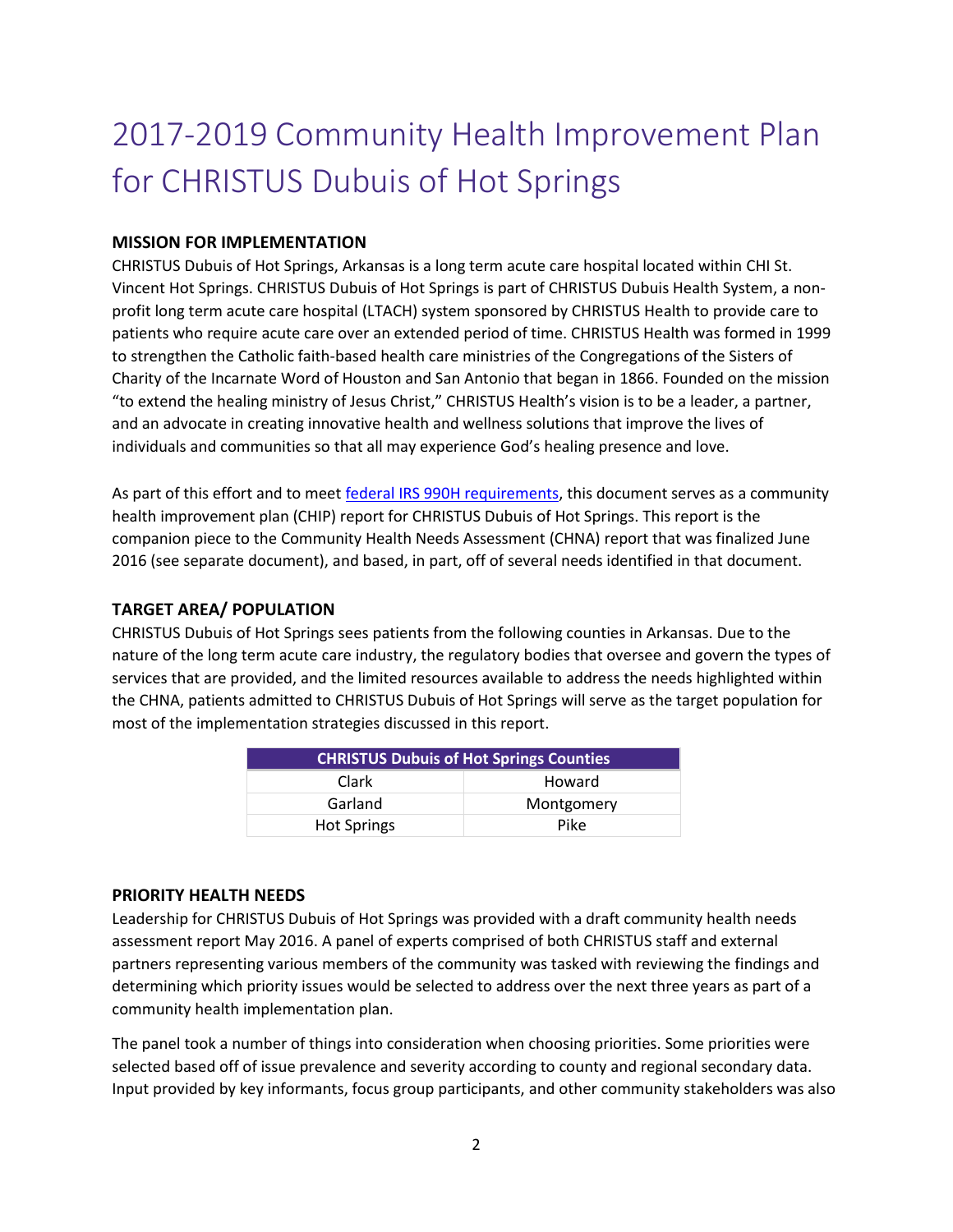heavily considered, especially for priority areas where secondary data were less available. The official Community Health Needs Assessment report was finalized June 2016 (see separate document). Based on the process described above, the priority health needs selected by CHRISTUS Dubuis of Hot Springs are:

- 1. Poverty
- 2. Access to Care
- 3. Chronic Conditions

#### **SELECTED IMPLEMENTATION STRATEGY**

The following implementation strategies outline actions CHRISTUS Dubuis of Hot Springs will take over the next three years to address the priority health needs listed above.

#### *POVERTY PRIORITY STRATEGY*

Increase community awareness of organizations or programs available in the Hot Springs region that provide assistance or social services to low-income families

| <b>Major Actions</b>                                                           | <b>Sub-actions</b>                                                                                                                                                                                                                                |
|--------------------------------------------------------------------------------|---------------------------------------------------------------------------------------------------------------------------------------------------------------------------------------------------------------------------------------------------|
| Develop and print a<br>resource guide that lists<br>services available to low- | 1. Partner with local United Way or others to assist on gathering a list<br>of services available in the community                                                                                                                                |
| income populations                                                             | Anticipated Outcome: Partnering with United Way and other<br>organizations to develop a printed list of services and resources for low-<br>income families ensures that the list is inclusive of the many<br>organizations serving the community. |
|                                                                                | Distribute guide widely by providing to local churches and other<br>2.<br>organizations, promoting at health fairs, etc.                                                                                                                          |
|                                                                                | Anticipated Outcome: Wide distribution better ensures that more<br>community members can be informed of the many poverty assistance<br>and services for which they are eligible.                                                                  |